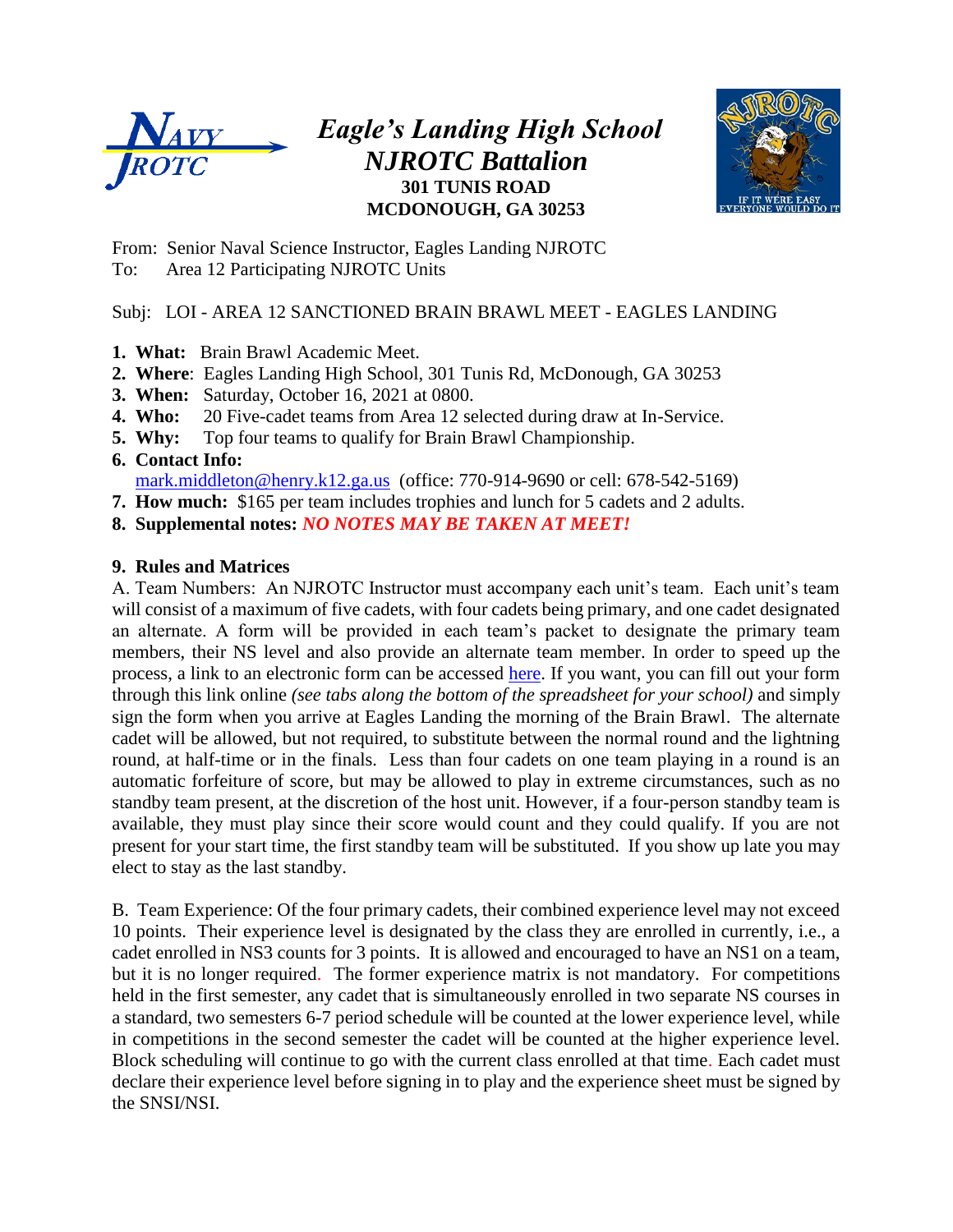C. Competition Matrix: The first half of the meet will consist of five rounds, with each round consisting of a four team competition. Each team will participate in two rounds or essentially two halves. Each unit's four-cadet team will compete against three other four-cadet teams in each round. Each round will be made up of a 15-minute period comprised of toss-up and bonus questions and a 2.5-minute lightning round of toss-up questions only. At the end of the 15-minute period, all teams will be given a 30 second time out period to strategize prior to the lightning round. At that time, a single player substitution will be allowed that complies with the 10-point experience rule. A five-minute break/team swap will follow the end of the full round. After all twenty teams compete in the first half a one hour halftime will allow teams to strategize and eat lunch. Each team will then face three different teams during the second half as shown in the matrix below. Teams will be randomly assigned to slots prior to the meet. If a unit enters two teams, be advised that they may end up facing each other in one but never both rounds. Game times/scores will be projected visually, and kept updated manually on paper. Each round's results should be posted immediately after the round.

D. Toss-up Questions: All toss-up questions will be Naval Science questions from the current NS textbooks and materials to include current events. Each toss-up question will be read aloud to all four teams until an individual cadet buzzes in. At that time the reader will stop and give five seconds for the individual to answer. A correct answer to a toss-up question earns ten points for that team and a bonus question will then be read for the team that answered the toss-up question correctly. An incorrect toss-up answer will deduct five points from that individual's team score and preclude that cadet from answering again, although other team members may buzz in. The reader will continue to read the question in its entirety only after all of the priority incorrect answers are given. As the reader continues to finish the question, all remaining cadets may attempt to answer. If no correct answer is given by any team five seconds after the reader has finished the question, with up to six incorrect answers allowed, the reader will then state the correct answer and proceed to the next toss-up question. Conferring between team members is NOT allowed during Toss-ups, and a 5-point penalty will be awarded to any team doing so. Consequently, no members of that team will be allowed to answer that question. If a player shouts out an answer before the scorer calls his/her name out loud verbally, a 5-point penalty will be awarded and no other members of that team may answer that question. Any question may be thrown out by the moderator if they are duplicates, deemed incorrect, or for any other logical reason. No round can end on a thrown out question.

E. Bonus questions: A bonus question will be awarded to the team that correctly answers a tossup question. Bonus questions consist of a variety of subjects including such topics as geography, sports, history, entertainment, current events, and general trivia. Bonus sources may include but are not limited to World Almanacs, Books of Lists, and various Internet factual knowledge sites. Each bonus question will be a four-part answer worth a total of 20 points with each answer being worth five points. Bonus question topics will typically be written with an approximate 2 to 1 ratio between general knowledge and entertaining trivia. The writer will strive toward a consistent difficulty level that would, depending on each team's intelligence and experience, allow some to most of them to correctly answer 1 or 2 parts, with increasing difficulty toward the  $3<sup>rd</sup>$  and  $4<sup>th</sup>$ correct answer. Each team will have 15 seconds to verbally confer with one another after the question has been read. Each team must designate a team commander who must give their entire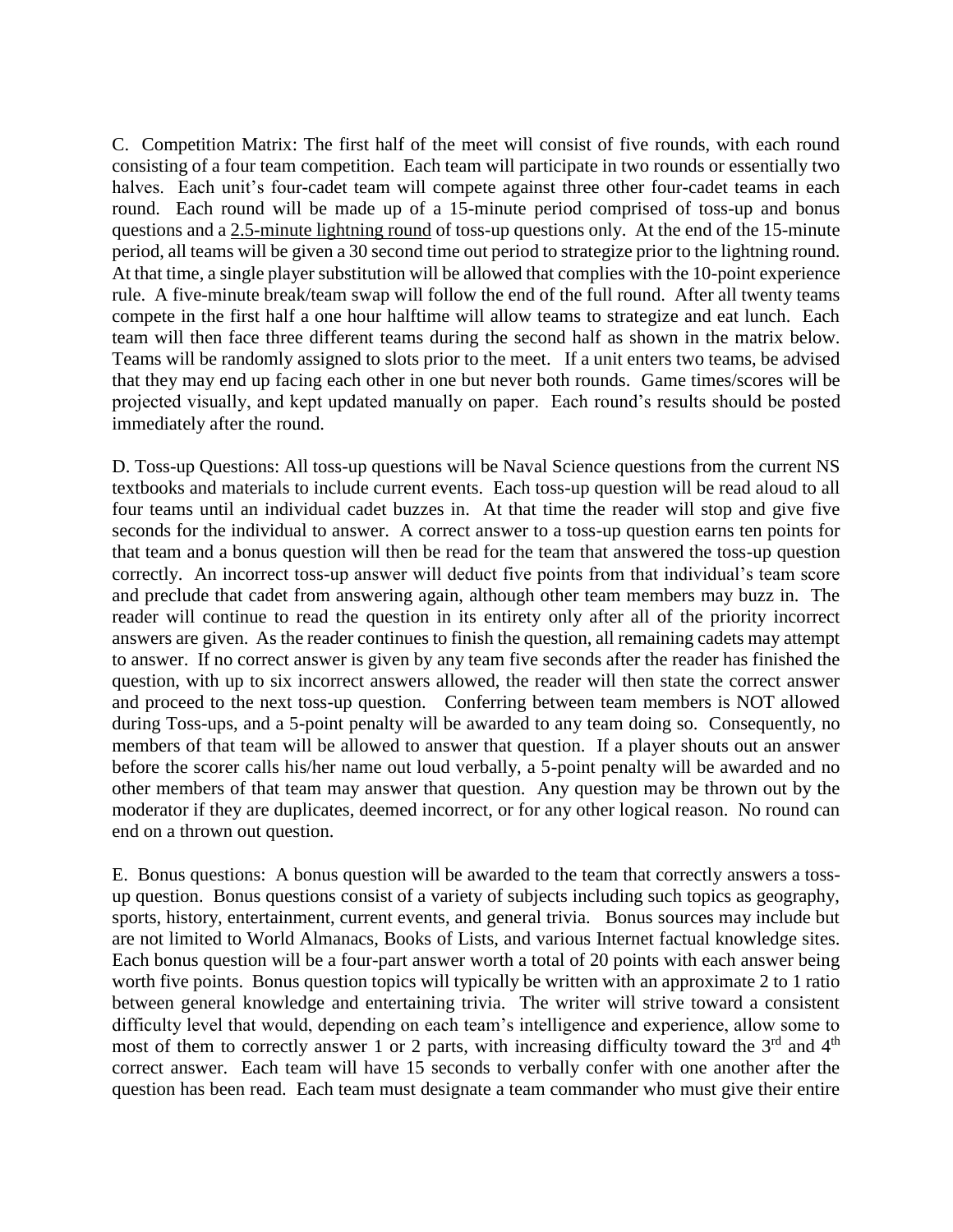answer at the end of the time limit, unless the bonus question calls upon every team player to answer each of the four parts. A new toss-up question for all four teams will then follow the bonus answers.

F. Championship Round: The final round will consist of the four teams with the highest combined scores totaled from both halves, to include negative scores. If teams are tied for 4<sup>th</sup> place, a Tiebreaker will take place to determine which team will play in the championship round. Those four teams will start at zero in the championship round. Substitutions may again be made prior to the start of the championship round. The final round will be twenty minutes of toss-up and bonus questions followed by a 3.5-minute lightning round of toss-up questions only. First Tie-breaker for tied teams will be one 60 second lightning round consisting of NS toss-up questions. If at the end of that 60 second round, no clear winner is determined, a single final toss-up question will decide a second tiebreaker; a correct answer will win, an incorrect answer will lose. Single final toss-up questions will continue until a winner is determined (the judge should attempt to select more challenging questions for Tie-breakers, vice buzzer beaters). The highest scores in points will determine the place of finish and trophies awarded. All 20-cadet finalists will receive a uniform medal and each of the 4 finalist teams will receive a trophy. If you are not present for your start time, the first alternate team will be substituted. If you show up late you may elect to stay as an alternate. All other times following in the matrix are approximate.

G. Challenges: Any questions concerning scoring, validity of answers, etc, should be challenged immediately. Any cadet or instructor can "stop the clock" and then address the issue. It is almost impossible to address a question issue at the end of a round, especially if a bonus question is involved. Note: Cadets are allowed one answer validity challenge per team per round, instructors unlimited, however, repeated challenges or unfounded protests that are disruptive could result in a 5 or 10-point team penalty by the reader or possible team disqualification by the Area Manager. If an Area Manager is not attending, the host SNSI/moderator will make the call on penalties. Moderators may also make recommendations to AM and should caution teams/coaches that are disruptive.

H. Uniforms/Cost: Uniform for the brawl will be NJROTC athletic drill meet attire, unit warmups, navy sweats, or khaki pants and collared shirts. All cadets from each school should be dressed the same. If you have no such presentable gear, wear NJROTC uniforms. Standard NJROTC standard dress codes and grooming standards will be enforced. **Cost will be \$165 per team**. This will cover the entire cost of the meet including trophies  $(1<sup>st</sup>-4<sup>th</sup>$  place), gold/silver/bronze/bronze medals (cadets on top four teams) and lunch for up to five cadets and two adults from each school. If you wish to bring spectators or parents who will eat lunch, please make a note of that on the application and prepay another \$ 8.00 per person for lunch or pay at the meet in cash.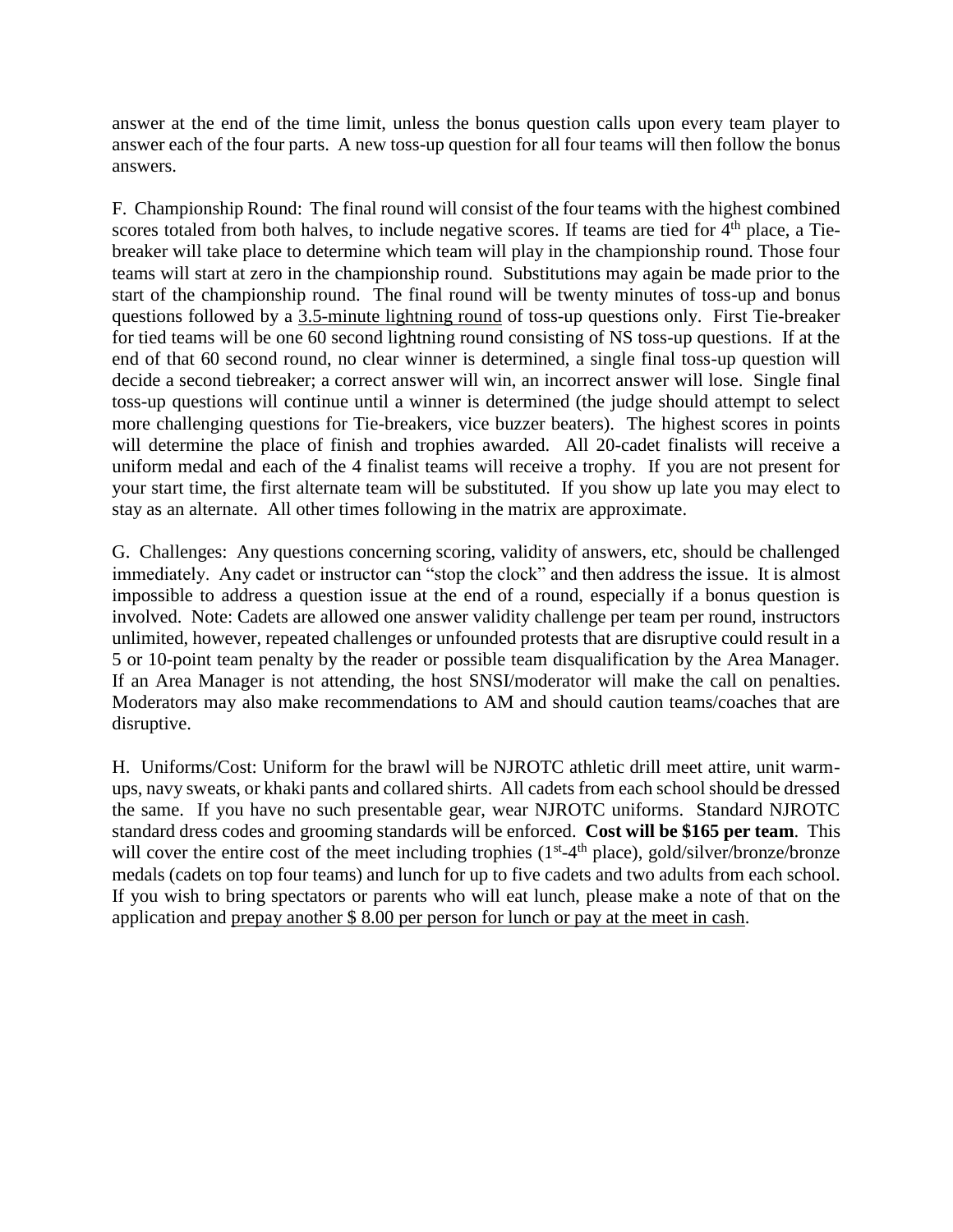# *ENTRY FORM*

| School/Unit Address:                                                             |
|----------------------------------------------------------------------------------|
|                                                                                  |
| ,我们也不会有什么。""我们的人,我们也不会有什么?""我们的人,我们也不会有什么?""我们的人,我们也不会有什么?""我们的人,我们也不会有什么?""我们的人 |
|                                                                                  |
| <u> 1999 - Johann John Stone, Amerikaansk politiker (d. 1989)</u>                |
|                                                                                  |
|                                                                                  |
|                                                                                  |
|                                                                                  |
|                                                                                  |
| Circle # Team(s): $1$ or $2$                                                     |
|                                                                                  |
| Additional Lunch(es): $\frac{x}{88} =$                                           |

*Make \$165 check payable to "EAGLES LANDING HS NJROTC"*

### **Mail to:**

### **EAGLES LANDING HS NJROTC ATTN:** *NJROTC BB* **301 TUNIS ROAD MCDONOUGH, GA 30253**